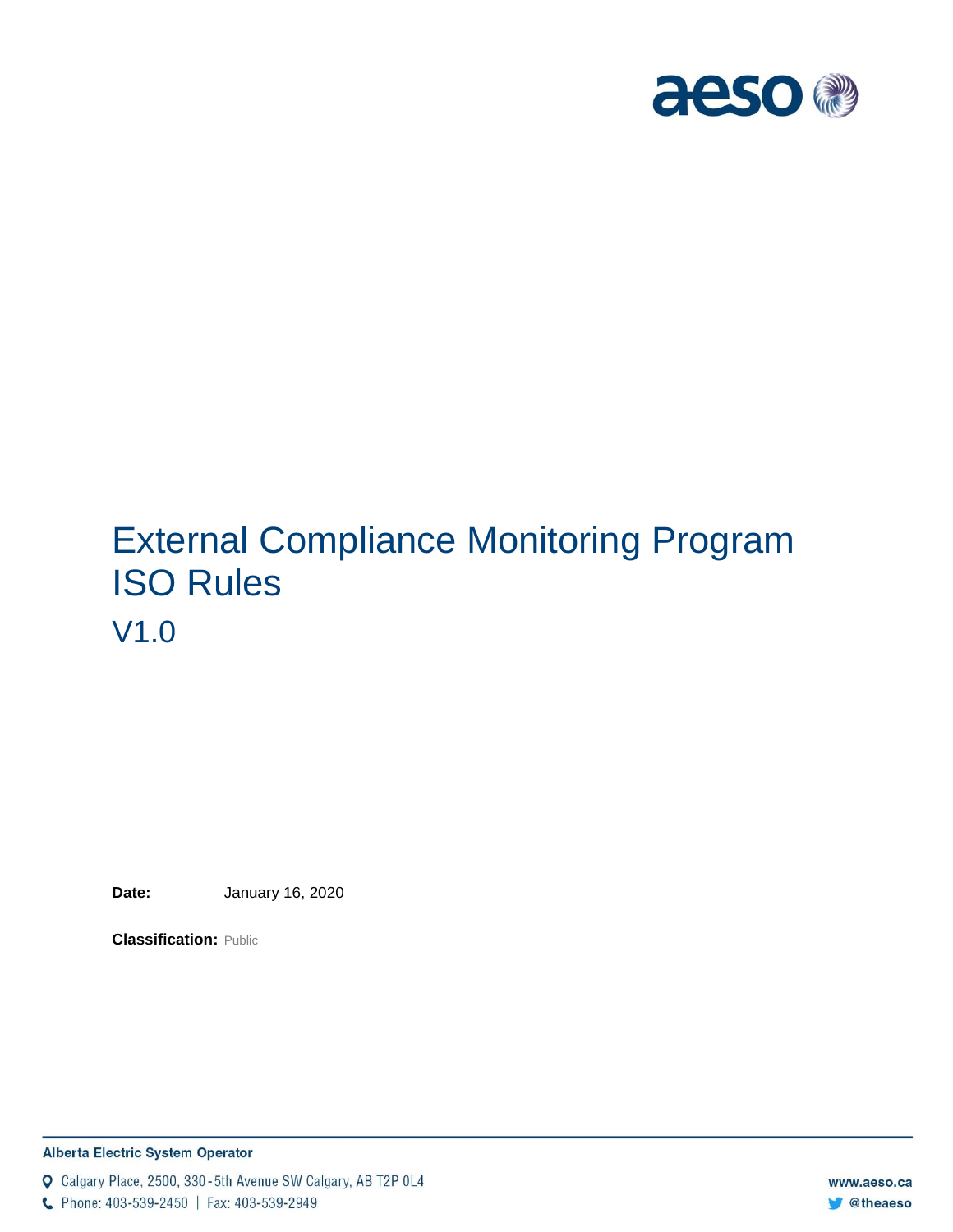# aeso

### **Table of Contents**

| 1            |      |        |  |  |  |  |
|--------------|------|--------|--|--|--|--|
| $\mathbf{2}$ |      |        |  |  |  |  |
| 3            |      |        |  |  |  |  |
|              | 3.1  |        |  |  |  |  |
|              | 3.2  |        |  |  |  |  |
| 4            |      |        |  |  |  |  |
| 5            |      |        |  |  |  |  |
| 6            |      |        |  |  |  |  |
|              | 6.1  |        |  |  |  |  |
|              |      | 6.1.1  |  |  |  |  |
|              |      | 6.1.2  |  |  |  |  |
|              |      | 6.1.3  |  |  |  |  |
|              | 6.2  |        |  |  |  |  |
|              |      | 6.2.1  |  |  |  |  |
|              |      | 6.2.2  |  |  |  |  |
|              | 6.3  |        |  |  |  |  |
|              |      | 6.3.1  |  |  |  |  |
|              |      | 6.3.2  |  |  |  |  |
|              |      | 6.3.3  |  |  |  |  |
|              | 6.4  |        |  |  |  |  |
| 7            |      |        |  |  |  |  |
| 8            |      |        |  |  |  |  |
| 9            |      |        |  |  |  |  |
| 10           |      |        |  |  |  |  |
|              | 10.1 |        |  |  |  |  |
|              |      |        |  |  |  |  |
|              |      | 10.1.2 |  |  |  |  |
|              |      |        |  |  |  |  |
|              |      |        |  |  |  |  |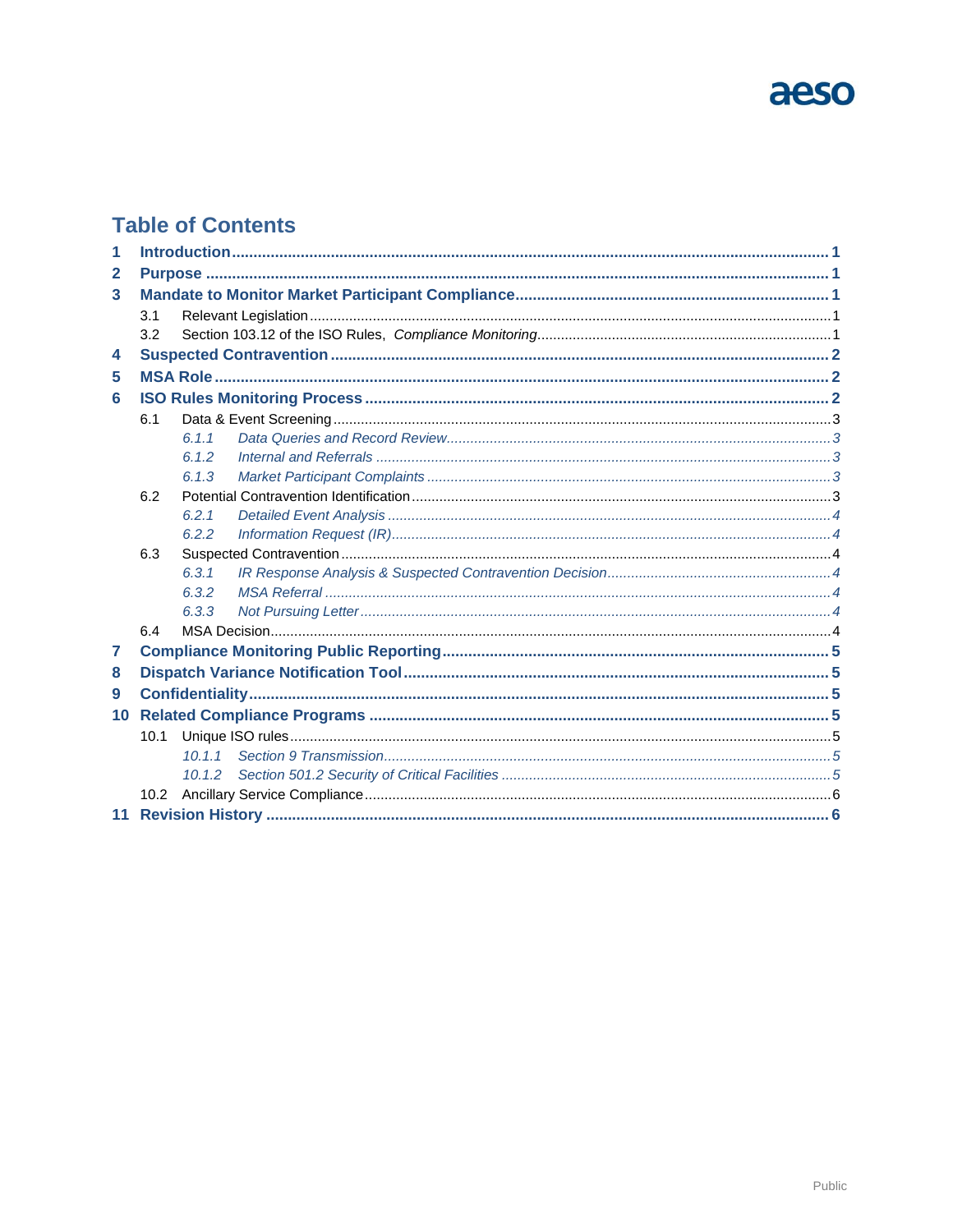

# <span id="page-2-0"></span>**1 Introduction**

The mandate of the ISO rules External Compliance Monitoring function at the AESO (Compliance) and its corresponding Compliance Monitoring Program (CMP) is in response to the requirements of the Electric Utilities Act (EUA) which establishes the Alberta Electric System Operator (AESO) as the compliance monitoring entity for the ISO rules and its assigned duty to monitor compliance. This document outlines the CMP currently being executed by Compliance in monitoring for market participant compliance with ISO rules. The document summarizes the current approach to monitoring, the relevant legislation, the Compliance Monitoring ISO rule and the relationship with the Market Surveillance Administrator (MSA) and interface to their compliance enforcement activities.

### <span id="page-2-1"></span>**2 Purpose**

This document is intended to summarize the AESO's approach to monitoring compliance of market participants with the ISO rules.

# <span id="page-2-2"></span>**3 Mandate to Monitor Market Participant Compliance**

### <span id="page-2-3"></span>**3.1 Relevant Legislation**

The requirement for and process by which compliance monitoring is carried out is founded in provincial legislation. The EUA establishes the AESO as the compliance monitoring entity for the ISO rules and assigns it a duty to monitor that compliance (s. 17). It also requires market participants to comply with ISO rules (s. 20.8) and requires the AESO to refer compliance matters to the MSA if the AESO suspects that a market participant has contravened an ISO rule (s. 21.1).

### <span id="page-2-4"></span>**3.2 Section 103.12 of the ISO Rules,** *Compliance Monitoring*

The CMP is defined and implemented in accordance with Section 103.12 of the ISO rules, *Compliance Monitoring* (Section 103.12), which describes the process and guiding principles by which the AESO monitors and investigates the compliance of market participants with applicable ISO rules.

Section 103.12 defines the Information Request (IR) process by which a market participant is invited to provide relevant information with respect to a potential contravention. It also:

- Indicates the AESO's commitment with respect to confidentiality when investigating cases of potential non-compliance
- Describes the process by which a market participant can allege a contravention of an ISO rule by another market participant and the AESO's commitment to review any such allegations
- Defines at a high level the audit process that the AESO may use when reviewing market participant behavior
- Describes how the AESO will refer suspected contraventions of ISO rules to the MSA, and
- Describes certain situations where the apparent contravention of an ISO rule will not be considered a suspected contravention.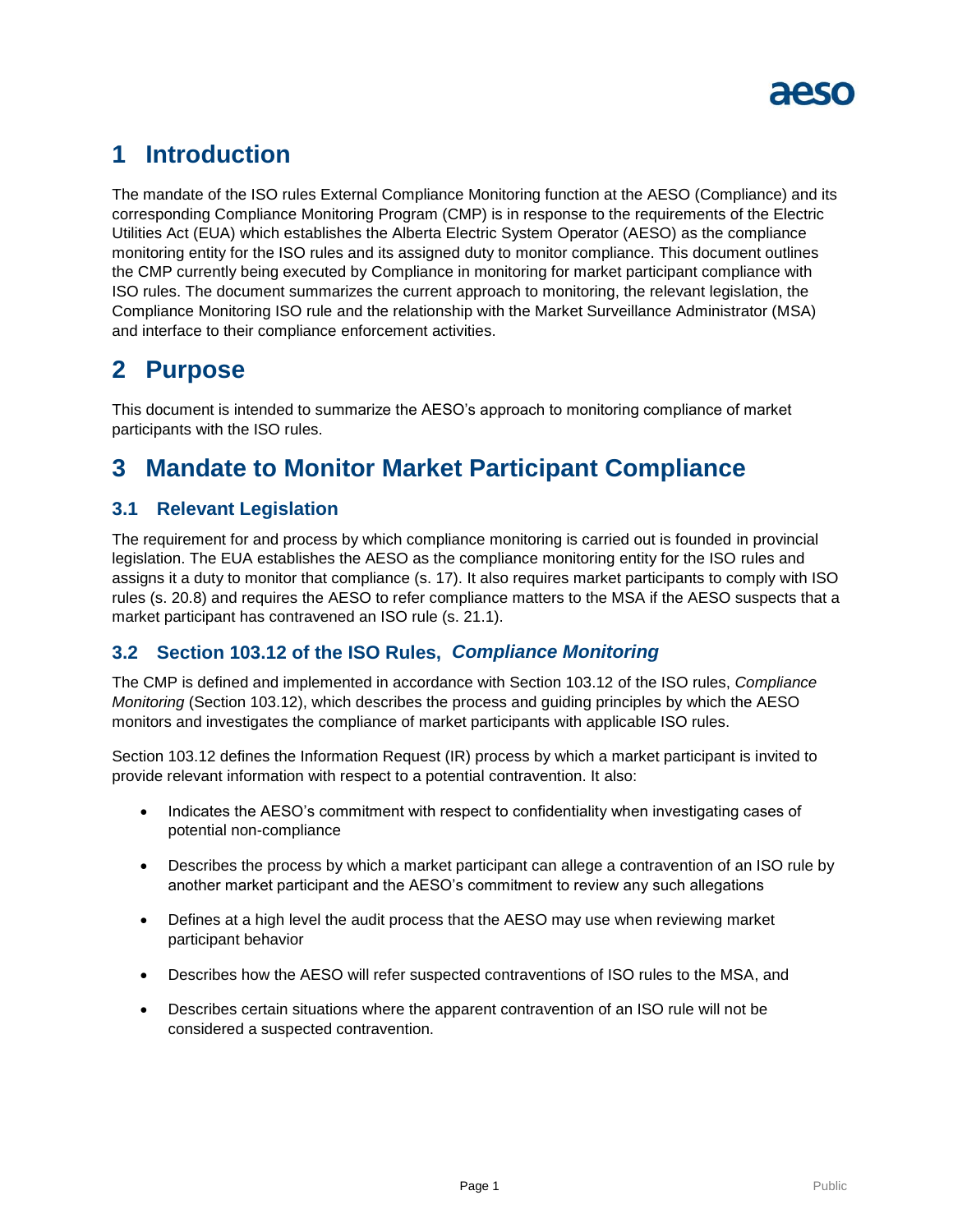

# <span id="page-3-0"></span>**4 Suspected Contravention**

The EUA states that when the ISO suspects that an ISO rule has been contravened, it must refer the suspected contravention to the MSA. The application of this duty in the legislation is fundamental to the role of Compliance. The "suspects" threshold may be realized once the AESO has reviewed all relevant records and information available to it, and has provided an opportunity for the market participant to explain any other relevant factors with respect to the behavior or action being reviewed. If after reviewing all of this information, the AESO believes that the evidence supports a determination that an ISO rule has been contravened; the AESO will then refer the suspected contravention including all the relevant details to the MSA.

### <span id="page-3-1"></span>**5 MSA Role**

When Compliance reaches a determination that it suspects that an ISO rule has been contravened, event details are referred to the MSA in accordance with Section 103.12. If the MSA is satisfied that there has been a contravention of an ISO rules, the MSA may issue a notice of specified penalty as per Alberta Utilities Commission (AUC) Rule 019 or may request an administrative proceeding before the AUC.

Once a referral has been made by the AESO, the MSA will have sole carriage of the matter. Accordingly, if a market participant who is subject to a referral has relevant information or comments beyond those already provided to the AESO they may contact the MSA. The MSA's compliance process including its interface to the AESO's compliance monitoring role is outlined in the document *MSA Compliance Process* on the MSA website.

## <span id="page-3-2"></span>**6 ISO Rules Monitoring Process**

The intent of the compliance monitoring function is to determine whether market participants demonstrate compliance with ISO rules, and to identify instances of suspected contraventions with those rules. The regular application of this monitoring process in combination with enforcement agency (MSA) actions is intended to promote and motivate market participant behaviors and practices that align with the requirements of ISO rules.



Figure 1 along with commentary below provides a high level overview of the ISO rules compliance monitoring process and components involved.

*Figure 1*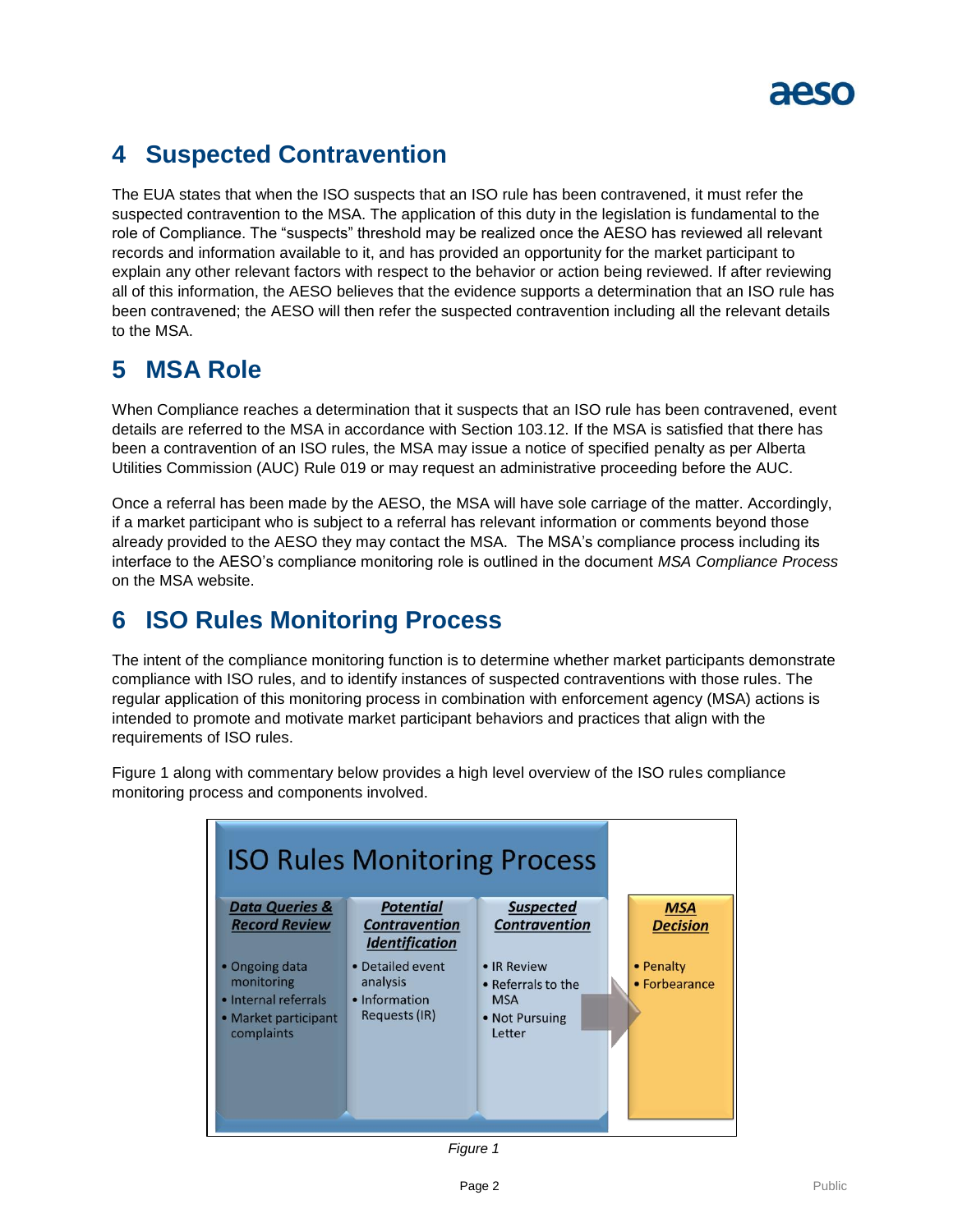### <span id="page-4-0"></span>**6.1 Data & Event Screening**

#### <span id="page-4-1"></span>*6.1.1 Data Queries and Record Review*

The majority of the events are identified through monitoring activities in which Compliance reviews various data sources and records and flags events which warrant further review.

#### <span id="page-4-2"></span>*6.1.2 Internal and Referrals*

Potential events are also identified via referrals from other groups within the AESO which may come across as possible events of non-compliance in the execution of their day to day activities. Occasionally possible events are referred by individuals or entities outside the AESO.

#### <span id="page-4-3"></span>*6.1.3 Market Participant Complaints*

If one market participant feels that another market participant may have contravened an ISO rule, they can bring it to the attention of the AESO. Compliance will perform analysis on the identified event(s) and determine if the event should be further investigated as a potential contravention. Section 103.12 outlines the process for filing such a complaint with the AESO. Details regarding the complaint and a complaint form have been made available on the AESO website and within ID #2019-055, *AESO Compliance Compliant Information*.

### <span id="page-4-4"></span>**6.2 Potential Contravention Identification**

The following process map (Figure 2) provides a high level overview of the functional roles of parties involved in the Potential Contravention Identification and Suspected Contravention Decision steps of the program.



*Figure 2*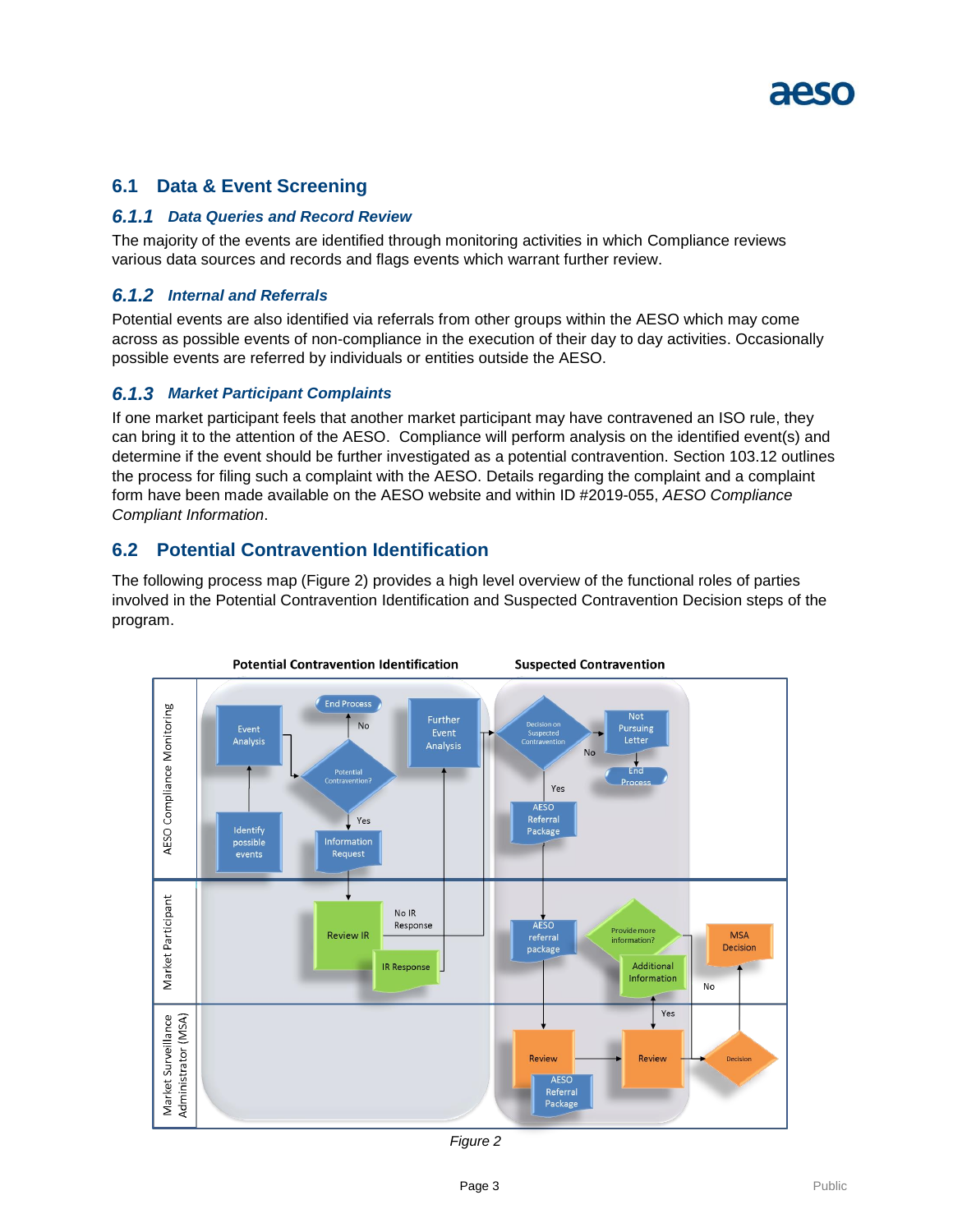#### <span id="page-5-0"></span>*6.2.1 Detailed Event Analysis*

A detailed assessment involves an iterative review process of relevant data and information pertaining to an event. In this assessment, information available such as phone calls to the System Controller (SC), SC logs, AESO IT system logs, SCADA and other data is reviewed.

Assessments generally do not commence until at least 30 days after the date of the event to facilitate a cleaner interface with the MSA's compliance process which allows market participants the 30 days to selfreport events of non-compliance.

#### <span id="page-5-1"></span>*6.2.2 Information Request (IR)*

If information available to the AESO suggests a potential contravention of an ISO rule, Compliance sends an IR to the market participant via email. The IR presents the relevant ISO rule requirement(s) and provides information related to the event which led to the potential contravention of the ISO rule. The IR invites the market participant to provide any additional information not available to the AESO and relevant to the assessment of the event. A deadline (typically two weeks) for the market participant to provide a response is indicated in the IR. Failure to respond to the IR will still lead to Compliance performing an analysis on whether an ISO rule contravention is suspected.

### <span id="page-5-2"></span>**6.3 Suspected Contravention**

#### <span id="page-5-3"></span>*6.3.1 IR Response Analysis & Suspected Contravention Decision*

Once the IR response is received from the market participant, the information is then reviewed with a reexamination of the data already available. Compliance then makes a determination as to whether or not it suspects that an ISO rule was contravened.

#### <span id="page-5-4"></span>*6.3.2 MSA Referral*

If Compliance determines that it suspects a contravention of an ISO rule, a referral letter addressed to the market participant is created. This referral letter outlines the relevant ISO rule, the evidence and argument provided by the market participant in their IR response and an explanation as to why the AESO suspects an ISO rule was contravened. The MSA referral letter is sent to the market participant with a copy provided to the MSA. Once the referral has been sent, any further handling of the event is led by the MSA. The MSA may request additional information from the AESO, but the AESO will have no further contact with the market participant regarding the event.

#### <span id="page-5-5"></span>*6.3.3 Not Pursuing Letter*

If upon the review of the IR response, Compliance makes a determination that it does not suspect an ISO rule was contravened, a not pursuing letter is sent to the market participant indicating that the AESO will not be proceeding any further.

#### <span id="page-5-6"></span>**6.4 MSA Decision**

Upon receiving a referral from the AESO, the MSA will review the referral and make its own determination if a penalty (specified or administrative) should be issued for contravention. The MSA may follow up with Compliance before making their determination to seek additional information in support of their assessment. The MSA compliance process is detailed on the MSA website.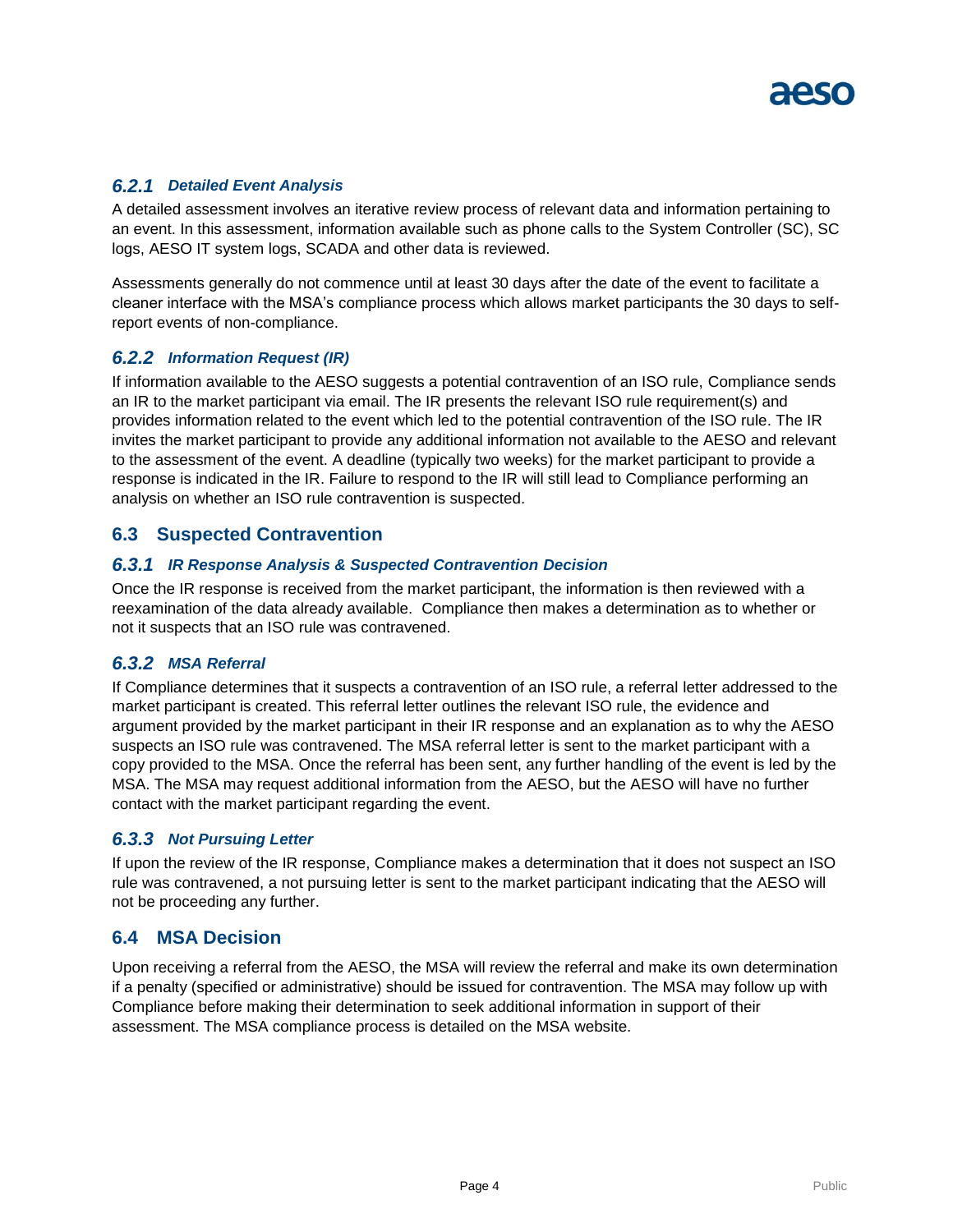

# <span id="page-6-0"></span>**7 Compliance Monitoring Public Reporting**

On a quarterly basis, Compliance prepares public reports to provide greater transparency to stakeholders on the activities of the External Compliance Monitoring groups (ISO rules, Alberta Reliability Standards and Alberta Utilities Commission Rule 021, *Settlement System Code Rules)* at the AESO. The reports include information such as: number of files opened/closed in the reporting period, files opened per ISO rule, files opened per masked market participant, and insight into events outcome including counts of the dropped status and MSA referrals.

## <span id="page-6-1"></span>**8 Dispatch Variance Notification Tool**

Dispatch Variance Notifications (DVN) is functionality implemented within the Automatic Dispatch and Messaging System (ADaMS) that can assist market participants with maintaining compliance with certain ISO rule requirements. A market participant with an ADaMS account may request the DVN functionality for its asset by submitting the applicable form to the AESO. Once DVN is enabled, the market participant can elect which functions to enable and choose the configuration of the various parameters. A detailed guide explaining DVN and its features, and the process for requesting access to DVN is available on the AESO website. The DVN guide is additionally available on the User Guides selection within ADaMS.

### <span id="page-6-2"></span>**9 Confidentiality**

Compliance conducts its processes while maintaining appropriate confidentiality. Detailed event information, event analysis, external referrals and referrals to the MSA are treated as confidential as per the requirements of Section 103.1 of the ISO rules, *Confidentiality*. Compliance also strives for the appropriate level of confidentiality in its work within the AESO to facilitate the integrity of the CMP.

# <span id="page-6-3"></span>**10 Related Compliance Programs**

### <span id="page-6-4"></span>**10.1 Unique ISO rules**

ISO rules which are sufficiently unique may have a separate CMP developed. These are described in brief in the following and detailed further on the AESO website.

#### <span id="page-6-5"></span>*10.1.1 Section 9 Transmission*

Section 9 of the ISO rules, *Transmission* (Section 9) outlines obligations for Transmission Facility Owners when carrying out transmission projects. Monitoring Section 9 has its own process within Compliance and involves the following activities:

- Monitoring of events that were internally/externally referred to Compliance; and
- Compliance Monitoring Audits

Project procurement audits are generally scheduled to be carried out each year, and Compliance also may receive internal or external referrals of possible contraventions of Section 9 obligations. The CMP for this process is detailed in a separate document.

#### <span id="page-6-6"></span>*10.1.2 Section 501.2 Security of Critical Facilities*

In 2015, a separate CMP was developed for monitoring compliance with Section 501.2 of the ISO rules, *Security of Critical Facilities*. This rule pertains to physical security of certain 'critical assets' within the Alberta electrical industry. The AESO works closely with the Energy Security Unit of the Justice and Solicitor General branch of the Government of Alberta with respect to this program.